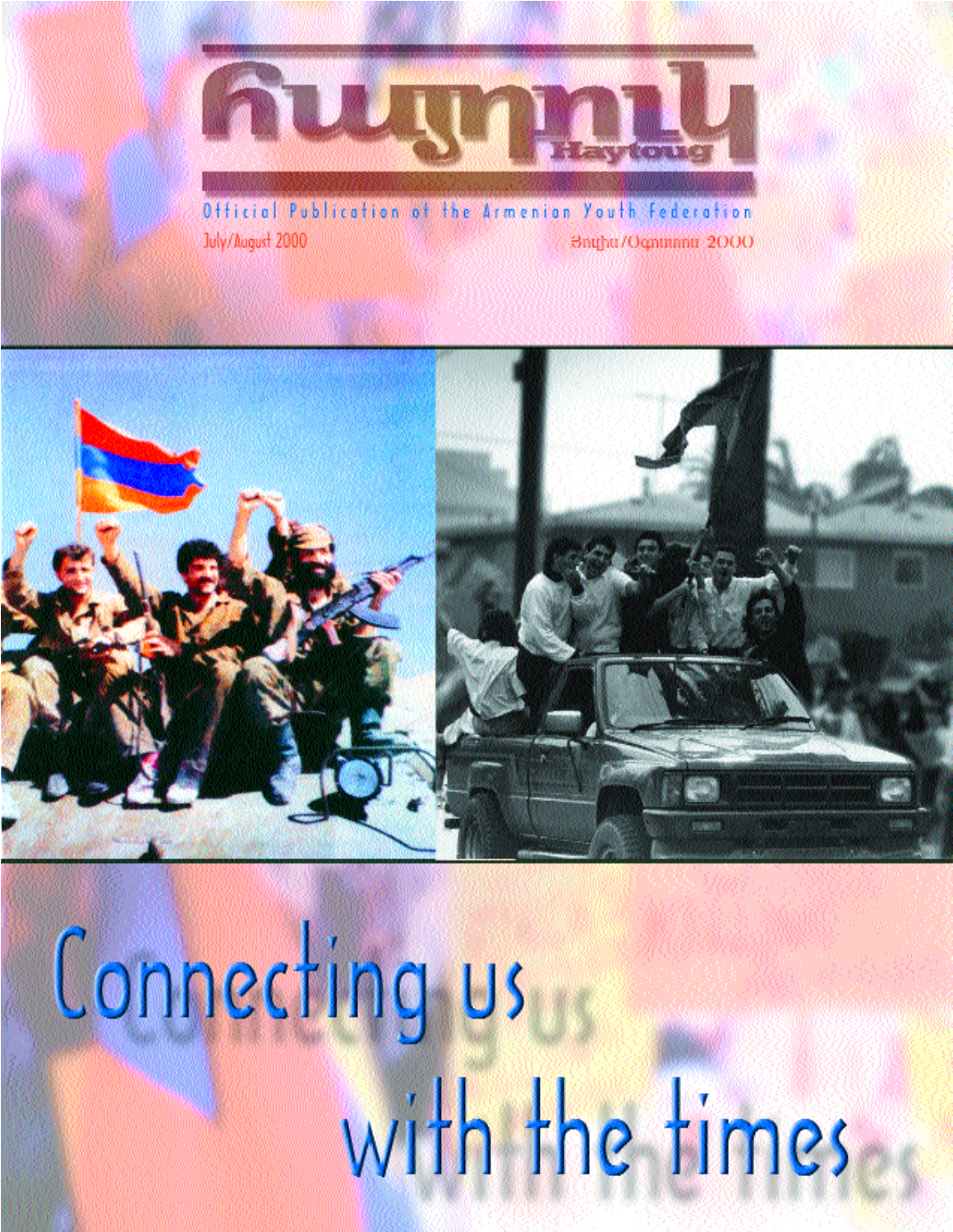#### **Table of Contents**

| Youth Corps: A Year in Review<br>Silva Tovmassian response to the service of the service of the service of the service of the service of the service of the service of the service of the service of the service of the service of the service of the service o |
|-----------------------------------------------------------------------------------------------------------------------------------------------------------------------------------------------------------------------------------------------------------------|
| Rage Against the Machine                                                                                                                                                                                                                                        |
|                                                                                                                                                                                                                                                                 |
| Armenia Trip Memoirs (and all and all and all and all and all and all and all and all and all and all and all a                                                                                                                                                 |
| In Memory of Lisbon 5<br>Razmig Shahmelikian research and the contract of the contract of the contract of the contract of the contract of the contract of the contract of the contract of the contract of the contract of the contract of the contract          |
| To Be or Not To Be<br>Christopher Guldjian &                                                                                                                                                                                                                    |
| AYF Camp Counselors (alternative contract of the contract of the contract of the contract of the contract of the contract of the contract of the contract of the contract of the contract of the contract of the contract of t                                  |
|                                                                                                                                                                                                                                                                 |

Cover Concept By Sako Shahinian

### հայրուկ

The Official Publication of the ARMENIAN YOUTH FEDERATION ARF Youth Organization of Western America

For all Armenian Youth residing in Western America who strive for the national, social and economic liberation of the Armenian people.

#### **HAYTOUG**

104 North Belmont Street, Suite 306 Glendale, California 91206 Haytoug2000@aol.com

#### **Editorial Staff**

Maria Hovsepian Tanya Gulesserian Houryg Kizirian Silva Tovmassian Talin Poushian Ari Boyajian



*Submissions for publication in Haytoug may be sent to the address shown on the left or e-mailed toHaytoug2000@aol.com.*

*Haytoug is distributed free of charge within the community. Financial contribution may be made to the same address.*





**Hampig Sassounian C88440** CA State Prison-LAC D-5-232 44750 60th Street West Lancaster, CA 93536

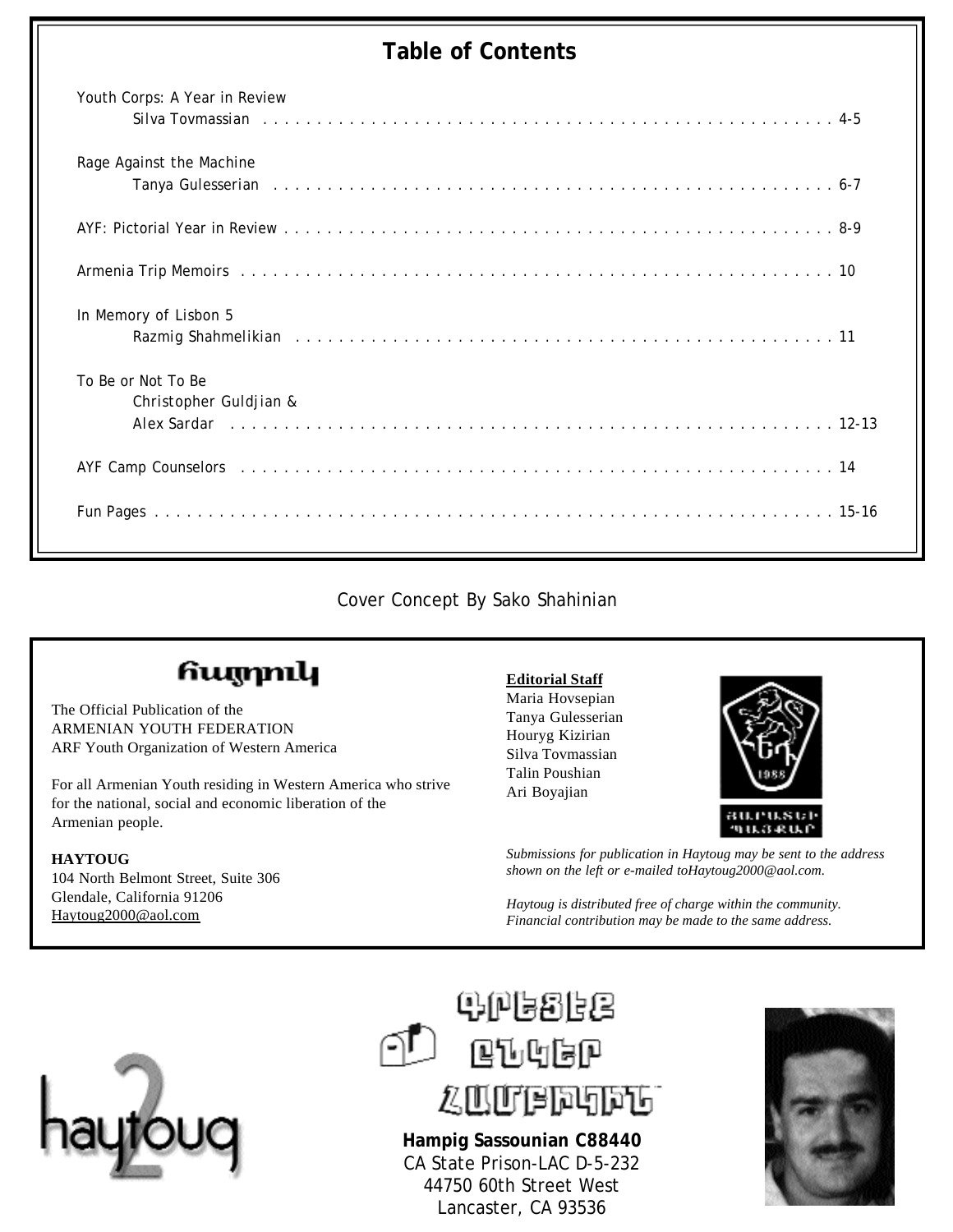## $\mathbf{1} \cdot \mathbf{1} \cdot \mathbf{2} \cdot \mathbf{3} \cdot \mathbf{4} \cdot \mathbf{4} \cdot \mathbf{5} \cdot \mathbf{5} \cdot \mathbf{6} \cdot \mathbf{6} \cdot \mathbf{7} \cdot \mathbf{6} \cdot \mathbf{7} \cdot \mathbf{8} \cdot \mathbf{1} \cdot \mathbf{1} \cdot \mathbf{1} \cdot \mathbf{1} \cdot \mathbf{1} \cdot \mathbf{1} \cdot \mathbf{1} \cdot \mathbf{1} \cdot \mathbf{1} \cdot \mathbf{1} \cdot \mathbf{1} \cdot \mathbf{1} \cdot \mathbf{1} \cdot \mathbf{$

Ama-u gu nyrga3axne darovan a3n pa=inu yrp ar2agovrtu sgsa/ e yv tbroxi hyvken tatar g\a-nys1 @yzme omank dovnu nsdylow hancisd g\unyn5 isg ovri,nyr masnagi =amow g\a,qadin` qna3ylov yv abahowylov hamar inkna,ar=i mu yv gam 3a]ort amaova3 bdo3din /aqsyru1 In[ or al ulla3 baracan5 ama-u gu mna3 ullal amynahajyli pa=inu min[yv avardek 2yr ovsovmu yv ullak arhysdi gam arovysdi mu noviryalu1 I mi]i a3lox5 y;e amran [ovnynak 3adovg 'or2a-ov;ivn mu5 an g\ulla3 an3i,adagyli yv [ek ovnynar a3t a-i;u yrp sgsik a,qadylov 8iragan gyanki9 me]1

Ha3 Yridasartax Ta,nagxov; ivnu wyr]in wyxe avyli dasnamyagnyrovn un;axkin a-i;u un/a3a/ e Ha3 yridasartov;yan or imasdalix 2yvow anxnyn irynx ama-ova3 ar2agovrtu1 Avyli kan !% darinyre i wyr ama-na3in jamparu a-i; dova/ e hazaravor badaninyrov ,r]abadovylov irynx darygixnyrovn hyd yv ,apa; mu dyvo.ov;yamp sorwylov irarme5 /an0;analov zirar yv sdy./ylov ungyragan ,r]abad1 No3nanman /racir mun al co3ov;ivn ovni Aryvylyan Miaxyal Nahancnyrovn me] Kemp Ha3asdan anovnow1 A3s0rova3 panagovmnyrov masnagixnyr g\ullan wa.ova3 panagovmi gazmagyrbi[nyrn ov .ygawarnyru1 Yrp a3t ampo. ]agan 'or2a-ov; ivnu ovnyna35 badanin pa=na/ g\ulla3 ir cidyliknyru yv 'or2a-ov; ivnnyru1

A3l /racir mu or gu gazmagyrbovi H7Y7T76i go.me wyr]in & darinyrovn un;axkin Youth Corps6i /racirn e or a-i; gov da3 Ha3 yridasartnyrov yr;al Arxaq yv wyra,inov;yan a,qadanknyrovn irynx gamavor masnagxov;ivnu pyryl A,an civ.in me]1 A3s dysagi an2novirov;yamp yv zoho.ov;yanp Ha3 yridasartu tyragadar g\ulla3 ha3rynik gyrdylov yv wyragancnylov a,qadankin1

Ngadi ovnynalow #ovlis amsovn 8Ha3tovg9i a3s ;ivin me] bad,aj gu hamarynk nayv antrata-nal cyraco3n zoho.ov;ivn qorhrtan,o.Lizbon %6i !& amyagin1 !(\*£6i !& #ovlisin5 yrp nyrga3i badaninyru ty- [ein /na/5 Sac0n5 Aran5 Wa[en5 Simonu yv Sarcisu xovxapyryxin cyraco3n novirovmu Ha3 Tadin yv Y.y-ni jana[man5 yrp ba3;yxovxin Lizboni ;rkagan tysbanadovnu zohylow irynx gyanku1 Anonk grgin 3i,yxovxin a,qarhin ;e bidi [untovnovi Ha3ox Y.y-ni ovraxovmu1 Anonk cidein or Y.y-ni jana[ovmu gu gar0di darinyrov a,qadanki yv novirovmi1 Hagaag anor5 or anonk [cidxan ullal hyrosnyr5 anonk ta-2an ji,t a3t` irynx cyrmartga3in nahadagov; yamp1

Yrp g\yr;ank ama-na3in jampar5 g\a,qadink A,ani me] yv gam ANC6i 2y-nargi mu hamar5 mi,d 3i,ynk yv mynk mi,d ocyvorovink 3i,ylow Lizboni % d.ox zoho.ov;ivnu1 Polors al ullank Ha3 Tadi zinovornyr ullalow ka. akaganaxa/5 xovxapyrylow par2r magartagi ka.akagan hasovnov;ivn5 jan[nank myr ca.ov; nyru yv /a-a3ynk a3t ca.ov; nyrov amrabntman yv zarcaxman1

When summertime rolls around, for most young people it is time to enjoy vacation and life without school. Some may try out internships while others try out part time jobs in order to save up for a car or next summer's travel plans. Either way, until one delves into a full time career, summer still remains the most memorable season of the year and enviable by those of us who have forgotten the beauty and freedom of summer. Truth of the matter is that if you don't make your summertime special, chances are you will not have that opportunity when you are working in the "real world".

Editorial

It is easy to laze around all summer and do nothing. You can simply justify it by thinking that you deserve it because you have studied hard all year. You're right. But, when you look back in life and think of the memorable things you've done, you never remember the moments you sat around doing nothing. You remember the special moments when you did something different than the usual. There are some inescapable memories that come to mind when the summer months come around. These memories are of individuals and events that did something. They made it worthwhile by contributing to the betterment of the Armenian people. These are the individuals and events that gave and still give character and identity to the diaspora.

The Armenian Youth Federation is one organization that can offer you the opportunities to add value to your summer. The AYF Youth Corps and AYF summer camp programs are just two of the programs that have served the Armenian-American youths in the Western USA throughout the past decades. Camp Hayastan in the Eastern United States also offers a marvelous program with the goal of informing Armenian youths from that region of their culture, history and identity. Going up to summer camp is not just about spending time away from home. It is about developing friendships. The friends you make at camp are the friends you have forever. Those same friends at camp are also your ungers in the AYF. The day will also come for today's campers to be counselors, directors, EMT's and lecturers. That is when you have turned a summer camp into a life experience. That is when you have given complete meaning to your summer experience.

Another unforgettable event, which deserves to be noted, happened before most teenagers were even born. Some 17 years ago on the 27th of July, five young Armenians from Lebanon spent the last day of their young lives a bit differently. Having taken over the Turkish Embassy of Lisbon in Portugal, they decided to take their own lives as well in order to remind the world once again of the Armenian Genocide. They have gone on to be remembered as the Lisbon 5. These courageous young men took it upon their shoulders to further the Armenian Cause. Vatche, Sako, Ara, Simon and Sarkis believed that by sacrificing themselves, they can make the world more aware of the Armenian Genocide. And that they did. They understood that it does not take a single event or action for the world to recognize the Genocide. It takes decades of commitment and struggle to insure the Genocide's recognition. They did not vie to become immortal heroes, yet they became just that by inspiring Armenians worldwide through their ultimate sacrifice.

Whether at summer camp, in the village of Ashan as a

Youth Corps volunteer or at an ANC project, let us all be inspired by the heroic and ultimate self-sacrifice of the Lisbon 5. Let us all take it upon us to become soldiers of Hai Tahd through our high level of political and community activism.

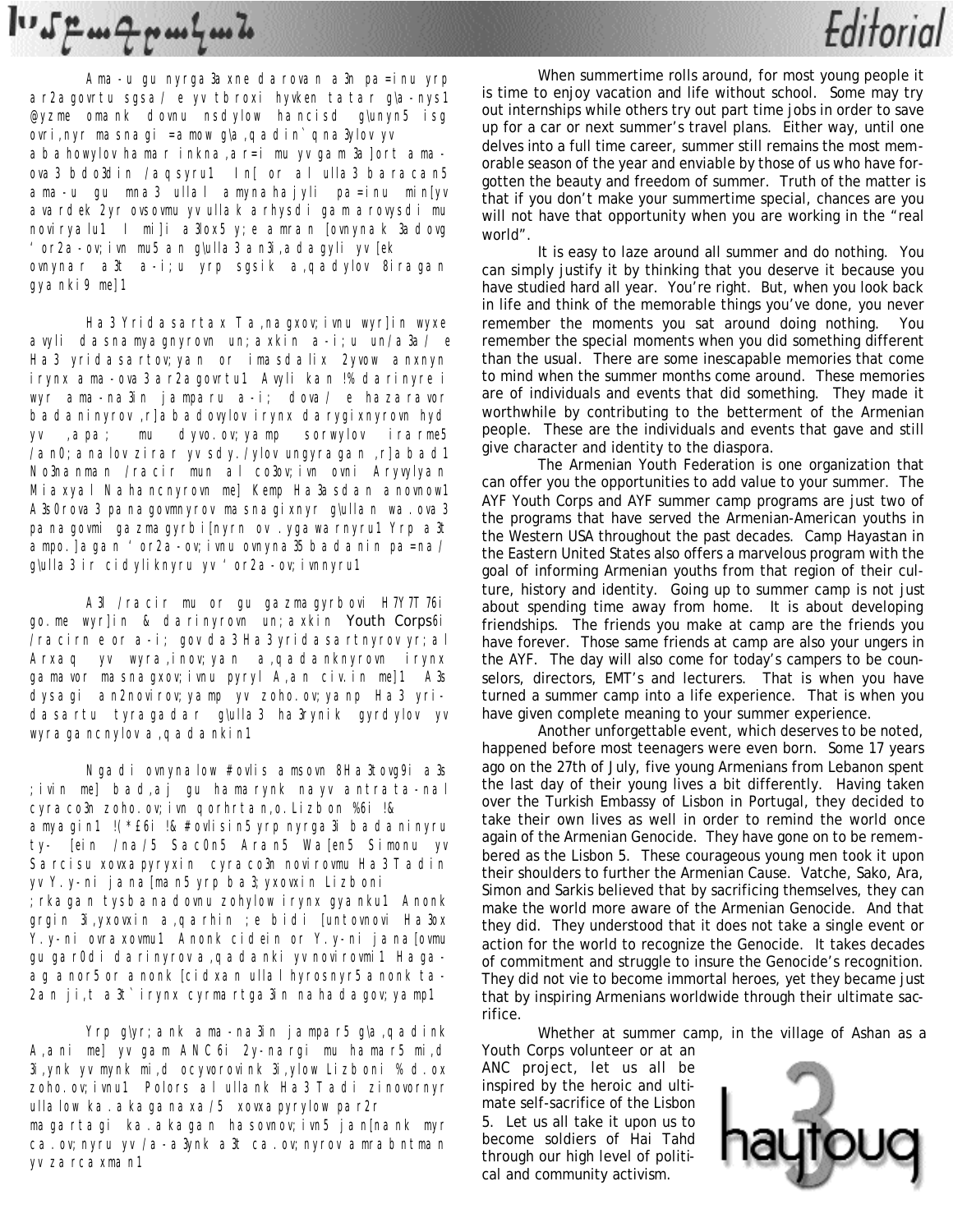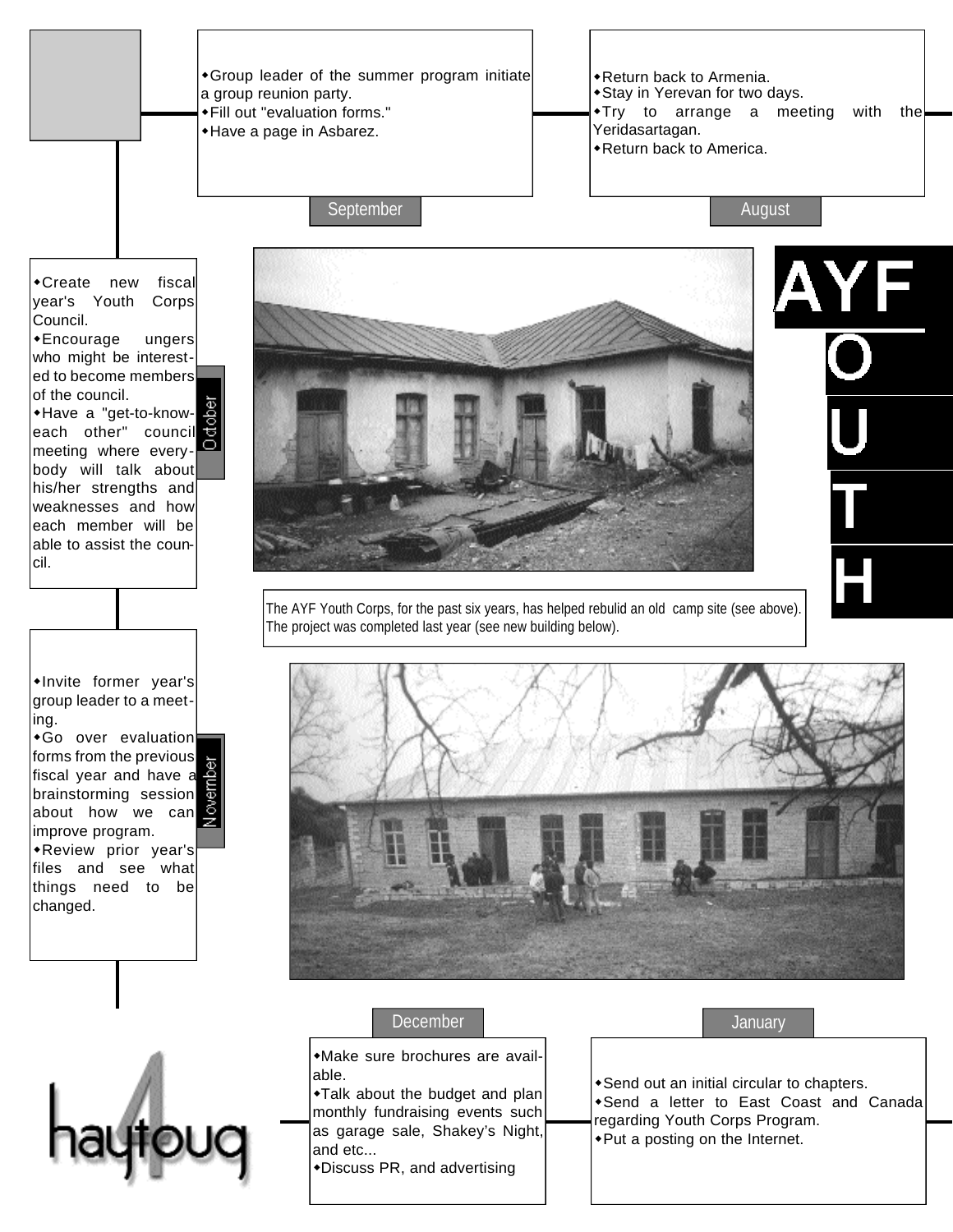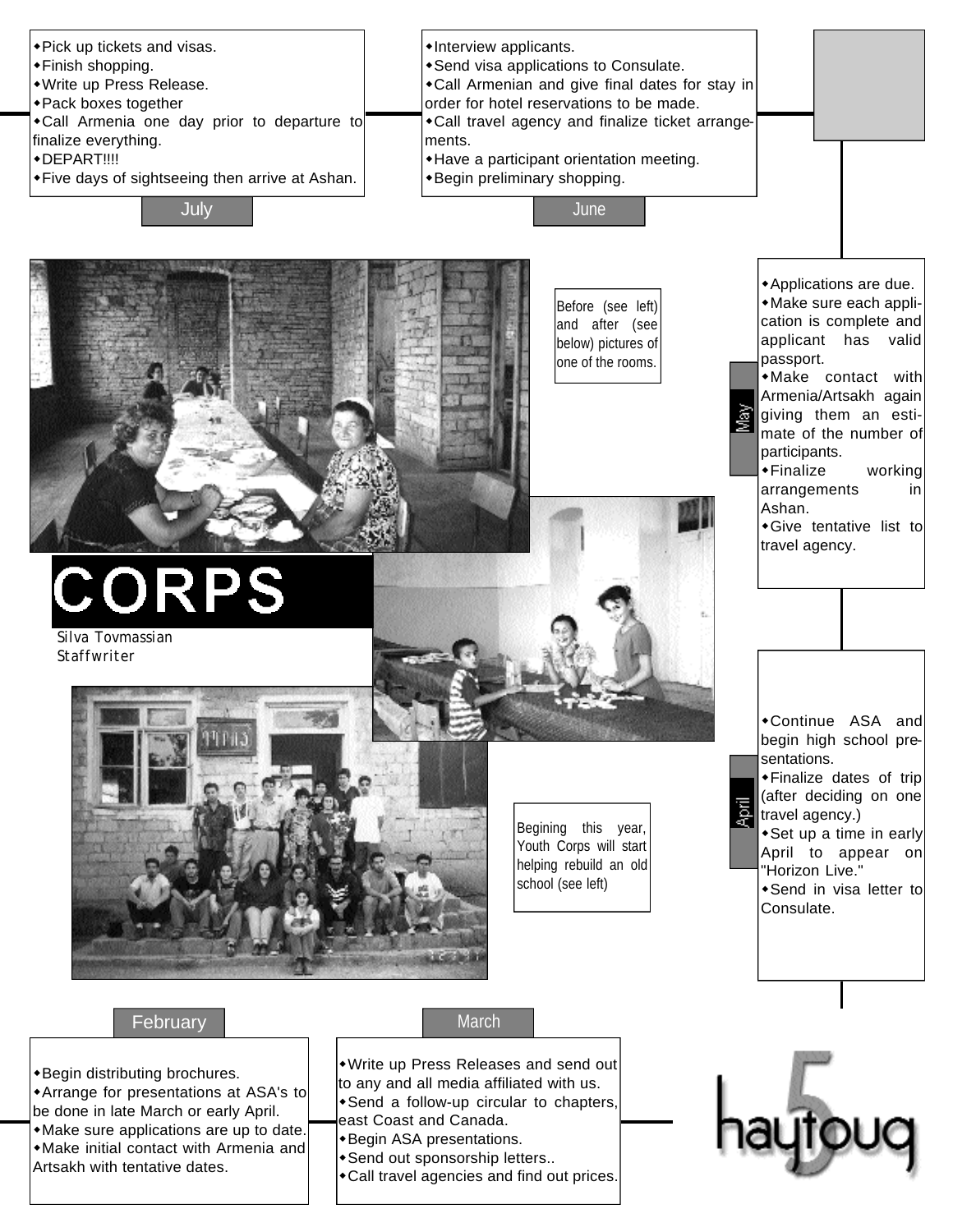

*Tanya Gulesserian Staffwriter*

RAGE AGAINST THE MACHINE IS CURRENTLY ONE OF THE MOST POLITICALLY ACTIVE BANDS WHO CEASELESSLY BRING TO THE FOREFRONT CRITICAL SOCIAL ISSUES TO THE ATTENTION OF THE YOUTH. THE WEB SITE WWW.RATM.COM ILLUSTRATES THE BAND'S STANCE ON NUMER-OUS POLITICAL ISSUES, IN ADDITION TO PROVIDING AN OPEN FORUM FOR A FREE EXCHANGE OF IDEAS AND OPINIONS. RATM'S SITE IS CATEGORIZED INTO SIX BASIC CATEGORIES; **NEWS, TOUR, TIMELINE, SOUNDS, BENEFITS AND GOODS**. THE SITE ALSO PROVIDES INTEREST-ING LINKS TO OTHER PERTINENT SITES THAT FURTHER EDUCATE PEOPLE ABOUT CURRENT GLOBAL ISSUES.

Action- small introductions to organizations that RATM supports:

The Mummia Abu-Jamal struggle- *www.mummia.org* Rock for Choice- *www.feminist.org* FAIR- *www.fair.org* RegenerationTV- *www.regenerationtv.com*

*Freedom*- a link to "freedom fighters" of today on a large and local scale.

*Freedom Fighter of the Month*- showcases on individual whose actions are supported by Rage Against The Machine.

*Fight for Social Justice*- want to know about actions taken by others to fight -homelessness

- organize boycotts
- organize protests
- lobby politicians
- challenge authority

*Messages*- open board for registered users to voice concerns and opinions.

*Bulletin Board*- several sections for General messages, Touring, Music, and Politics. Issues discussed - Genocide in Iraq, Death Penalty, Gun Control, Rights of Indigenous Peoples.



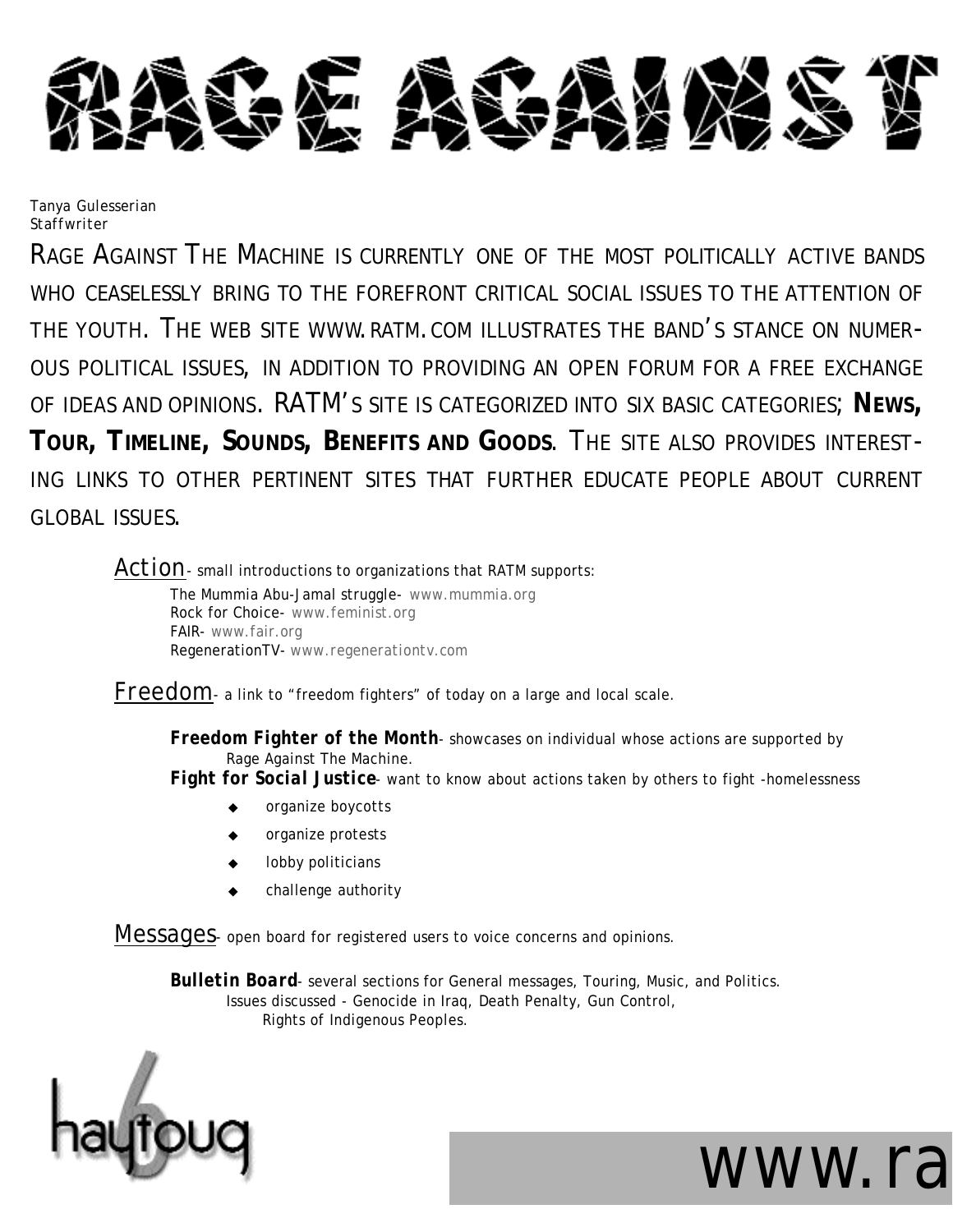

Environmental degradation, slave labor, and racism are some of the many pressing issues present in today's world, sometimes becoming a bit overwhelming. This confusion tends to lead to the creation of a certain mystique clouding activism. That is why it is our bare minimum duty to familiarize ourselves with the most pertinent contemporary issues in order to provide ourselves with subjective facts needed in establishing a personal moral code of conduct. Consequently, this collective internal evolution will result in the transformation of slogans into actions with results.

Neglect and disregard have penetrated many grievous historical accounts of atrocities and crimes against humanity. The Armenian Genocide is no exception to this phenomenon, as the eighty-five years since its occurrence in 1915 continually dull away our ancestor's screams of pain and suffering. However this disheartening trend prompted many Armenians settling into their new host lands to join together in their crusade to slow down, if not stop completely, the "blind-eye" tactic exercised by many revisionists and disreputable international figures. Human Rights is not just limited to the present,

as it also entails past historical massacres, tortures, and systematic slaughters. These "long ago" events need to be examined because their long term effects could be as detrimental as the initial human right crime itself. The Armenian Youth Federation, founded in 1933, is one such organization concerned with human rights organization established to bring together the youth of all the Armenians in the Diaspora and have them fight for the recognition and retribution from the Turkish government. It is not only with protests and boycotts that this entity fights for their cause but also with political lobbying and awareness in the community at large. Some of us have never seen our homeland, having fled during the Genocide, and the Armenian Youth Federation is a way to keep the fire in the youth alive to caring on with our struggle for human rights to every generation of Armenians that come along.

Our struggle is year round and will not die down until Turkey takes full responsibility for their action of 85 years past. Imagine being ignored for 85 years and having this feeling inside of you that only encourages the desire to be active and fight for human rights letting those 1.5 million lost souls come to rest.

Anyone is welcomed to write to Rage Against The Machine at rageemail@aol.com to voice his or her concerns and opinions. RATM is always eager to hear from their fans, and their community activism.

Everyone is encouraged to write to Rage Against The Machine and let them know about the Armenian Struggle and the oppression of our people for 85 years. Let them know that there is a driving force known as the Armenian Youth Federation striving for recognition and retribution in every spectrum of the struggle.

Write to Rage Against the Machine and also send us a copy at Haytoug2000@aol.com.



## atm.com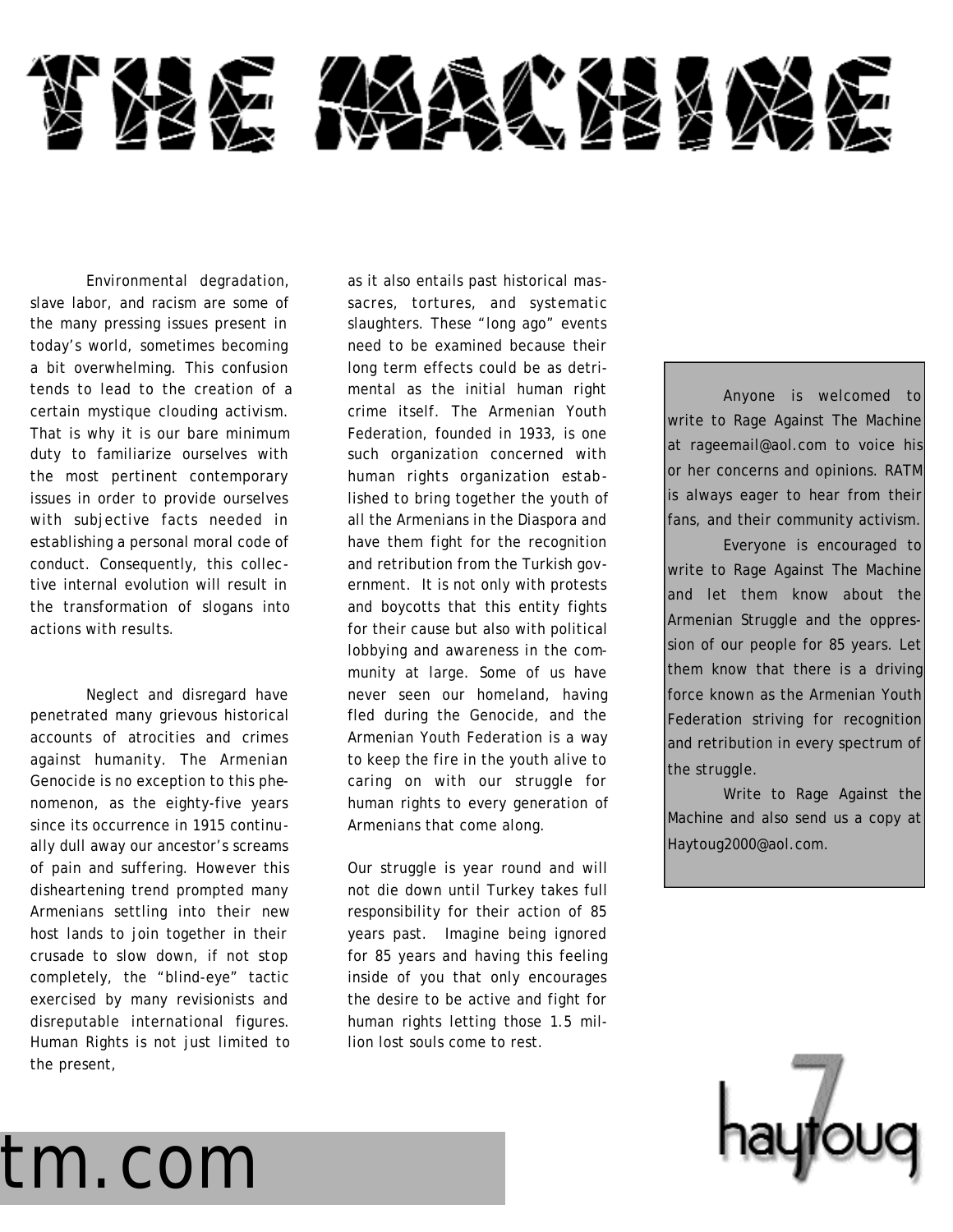

*La Crescenta "Zartonk" Chapter*



# 2000 Armeni PICTORIA

*Compiled by Maria Hovsepian Staffwriter*













*ARF Badanegan Seminar*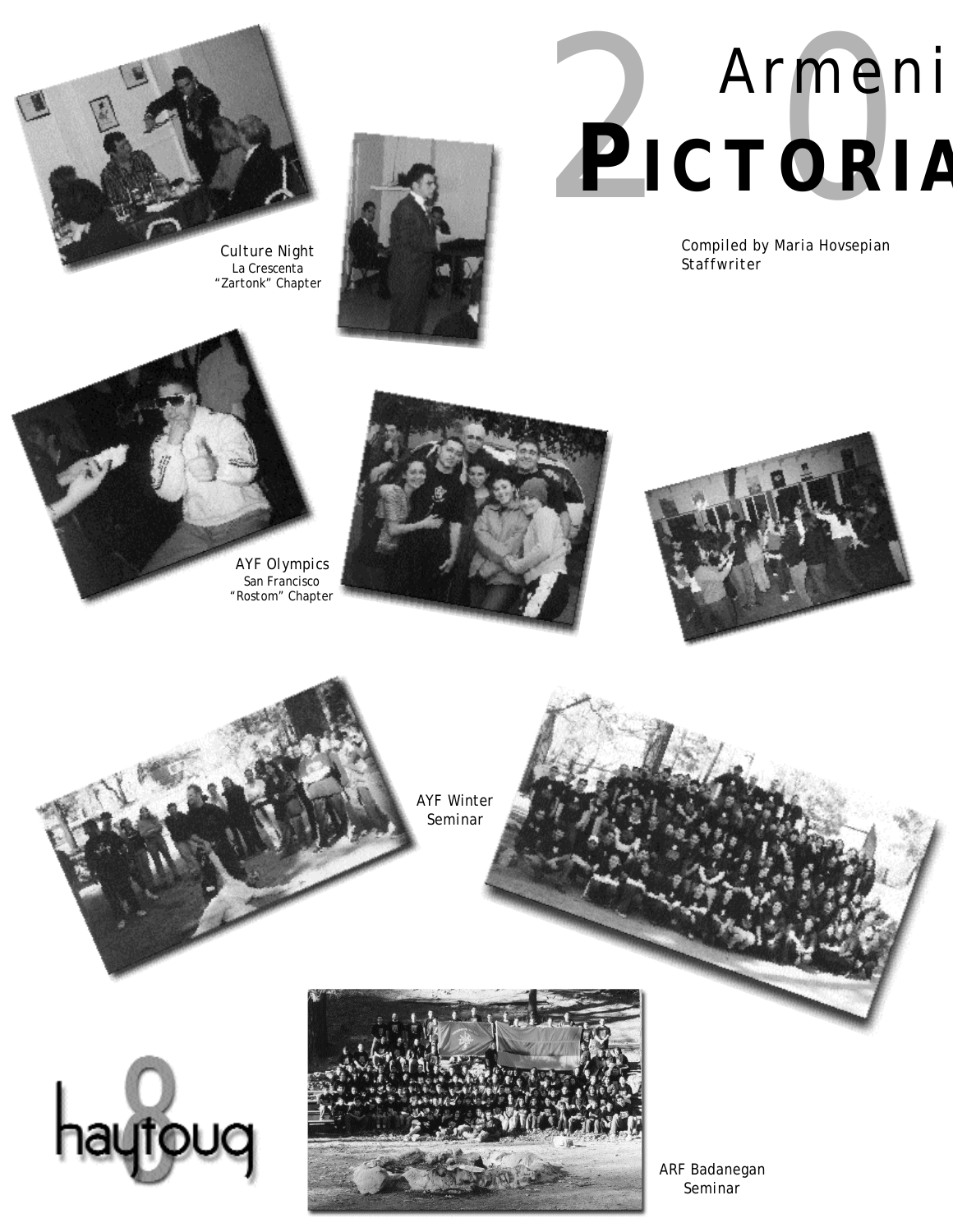# an Youth Fer an Youth Federation **IAL YEAR I N REVIEW**



*April 24 Youth Rally*





*April 24 Demonstration*



*Memorial Day, placing of the*







*May 28 Picnic*

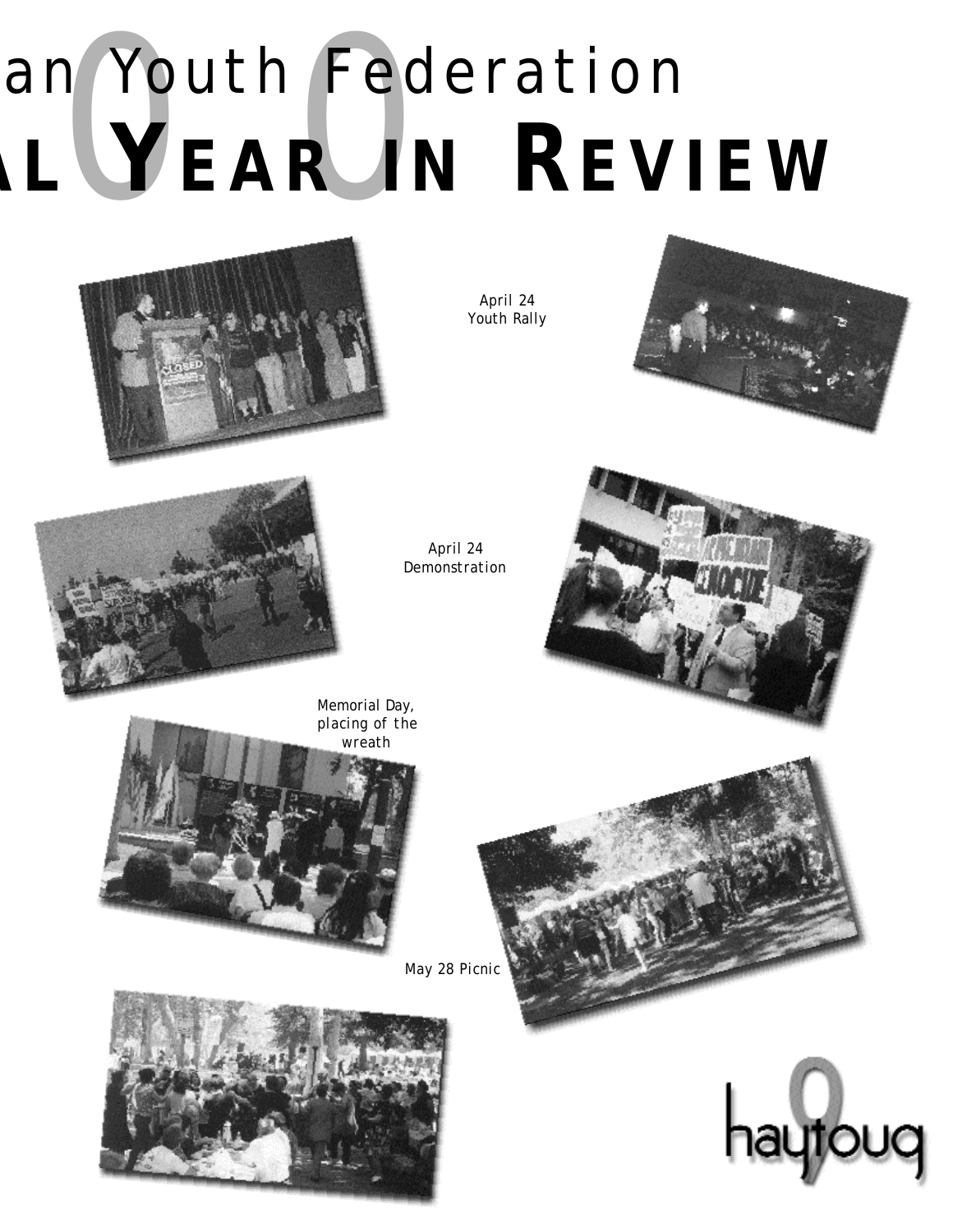## **General Tro Returns Home: FERRAHIAN STUDENTS SHARE THEIR EXPERIENCES**

#### *Talar Aslanian*

On May 18 I had the opportunity to visit Armenia and Kharapagh with my senior class, Ferrahian High School class of 2000. It was my second time there, but every time it gets even better. On May 28, 2000 I was privileged enough to attend the burial of Zoravar Tro at Pash Abaran. His ashes were brought from Boston to Pash Abaran to be buried where he fought his biggest battle. The honor of being present at this solemn event was unlike anything else I had ever experienced, making it a life-long memory. The image of the soldiers carrying his casket and his "Jermag Tzee", his white tank, following his casket are still vivid in my mind and still conjure up emotions that can not be described by words. All around me were the pictures of Unger Tro, welcome signs for him and the Tashnagtzagan flag flying from the hands of the youngest to the eldest mourner. Zoravar Tro's legacy shined through that day when a unique fervor of national pride and honor radiated from the crowd, most noticeable in our eyes. In the front was a sign that read," Doon Tartzit Paree Zoravar Tro." On the top of the hill there were Zoravar Tro's words, which were very inspiring and will always remain with me. It said, " Yes voch meg joghovourtee hanteb adeloutyoun chounem, paytz vay ayn azkeen vor geh hamartzagvee vadoutyoun ehnel hye joghovourteen." This event left a huge imprint on my mind and soul, making it an episode that will remain with me throughout my life. Hogheh tetev ka vehrat Zoravar Tro.





#### *Aline Andonian*

Last month I had a chance to visit Armenia and Karabagh with my senior class from Ferrahian High School. Besides being a lot of fun, our trip was also educational. We visited the very churches and monuments we studied about, such as Sardarabad, Echmeadzin, Dzidzernagapert, Keghart, Sasountsi Tavit, and Haghpart. The most exciting event that we were a part of during our trip was the burial of Tro's remains in Abaran. Seeing the white tank, the crowd standing strong in the pouring rain, holding red ARF flags, made me proud to be an AYF member. We witnessed the efforts to rebuild Shooshi and visited the untouched ruins of Ani. Meeting the Gatoghigos was a wonderful experience. We got to celebrate our graduation with all the other graduates on May 27, which is known as "Vercheen Zank", the day all graduates receive their diplomas. Fun and games seemed to be the idea when we visited a school in Stepanagerd. The school children were eager to show off their talents. They challenged us to games of soccer, volleyball, and ping-pong. After some friendly competition we exchanged addresses and promised to write. The trip to Armenia left me with a renewed Armenian spirit. When I saw what I have been working for I became more determined and ready to help the Armenian cause. Once I saw Ararat I knew how much work was needed to get it back. Seeing the beautiful mountainsides of Karabagh I knew why so many people gave up their lives fighting. Armenia is our land and we need to keep working hard and doing our best to help the Armenian cause. I can't wait to go back home.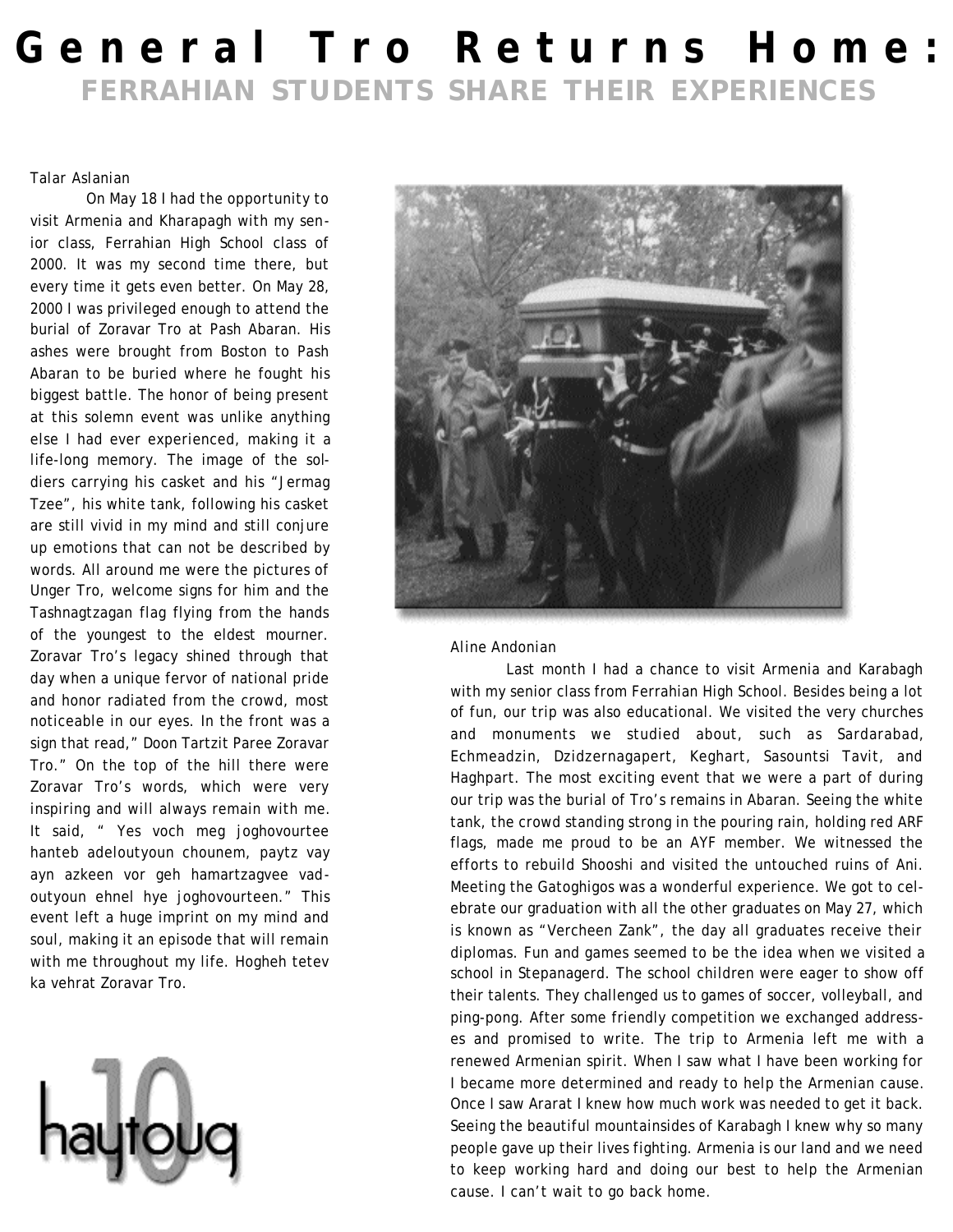

*\_azmig <ahmylikyan*

1983 darovan #ovlis 276n er5 yrp ga3/agna3in lovru hasav myzi` bada6 ninyrovs5 ;e Lizboni me] hinc ha3 yridasartnyr5 ;rkagan tysbanadovnu ba3;yxovxa/5 yv an2nazoh y.a/ ein1

Orka|n grna3i hasgnal iro.ov; ivnu !& darinyr a-a]1 Badanygan umpu-novmow xavyxank badaha/ tebkin hamar5 mynk myr badanygan gar/iknyru 'oqanagyxink7 y.ank Wa[e5 y.ank Sytrag5 Ara5 Simon ov Sarcis1

!& darinyr anxa/ yn a3s0r1 Yregova3 badaninyrs yridasart tar2a/5 gu hasgnank ar=eku a3n hinc yridasartnyrovn5 oronk irynx an2nazo6 hov;yamp 'asdyxin5 ha3 =o.owovrti n,anapanu` 8#aradyv Ba3kar Min[yv #a.;anag91

A3t hyrosnyru5 dagavin carovnu [abra/ crgyxin xovrd cyryzmanu1 Anonk 3sdag hamozovmu ovnein irynx ararkin1 A,qarhi dara/kin co3ov; ivn ovnyxo. ha3 ka.akagan pandargyalnyru5 Bank );0mani hyrosnyru5 poloru5 poloru no3n nbadagu hydabnto. azca3in hyrosnyr yn1

Myr hinc anzovcagan d.aku mdan Lizboni ;rkagan tysbanadovnu yv [grxan tovrs yllyl1 Ba3;ovm5 iraranxovm5 mah5 sovc undaniknyrovn yv hama3n ha3  $=$ o.owovrtin me $1777$ 

Harxyr gu dy. an5 ; e arty0k glar=e|r hinc yridasartnyr ho.in 3an2nyl harxi mu hamar5 orovn lov/ovmu ,ad mov; e1

Isgagan ha3u5 ha3ov tadin havadaxo. an2u iravovnk [ovni no3nisg mda/ylov a3s masin1 A3s d.aku qorabes hamozova/` a-in a3t ka3lu7 anonk Lizboni ba3;ovmow ba3;yxovxin &) darinyrov ha3 =o.owovrtin da-abankn ov oqu1 Anonk a3t ba3;ovmow zcasdov; yan hraviryxin a, qarhi ka akagir; =o.owovrtnyru1 A3t ba3;ovmu :alea;i yv Enweri marminnyru xnxyxin irynx taca.nyrovn me]1

S'iv-ki dara/kin ha3 tadin i sbas tra/ yridasartnyru t=paq6 dapar a3s0r gu hanc[in Masisen hy-ov a' yrov wra<sup>35</sup> saga3n mynk havadaxo.n ynk5 or 0ru bidi ca35 yv anonk al tr0nyrov yv Antranignyrov nman bidi yr;an hanc[ylov ha3ryni ho.in wra35 yv a3s ancam povn isg Badmagan Ha3asdani me]1

Lizbonu y. av hancrovan mu ha3 yridasartnyru s;a'yxnyrov1

A3s0r ha3 =o.owovrtu ir bahan]aderi na3ova/ku g\ov..e tebi Arxaq1 Cidagxylow a3s harxin mynk myr polor ov=yru bardink ov..yl tebi Arxaq` ba3kari ov.yxo3x ovnynalow Lizbon gyrdo. Ca.a'araba,d Saconyrn ov Aranyru5 Wa[enyru5 Simonnyrn ov Sarcisnyru1 Anonk ingan irynx ha3rynikin hamar1

Mia3n ka] =o.owovrtnyru hyrosnyr gu /nin1 "a-k irynx nahadagov6 ;yamp azcu z0raxno. Hyrosnyrovn7 'a-k Lizbonyan 8qyn;9yrovn1 Anonk bidi ta-nan lovsavor ]ahyru calik syrovntnyrov mardn[ovmnyrovn1

#arcank irynx 3i,adagin1

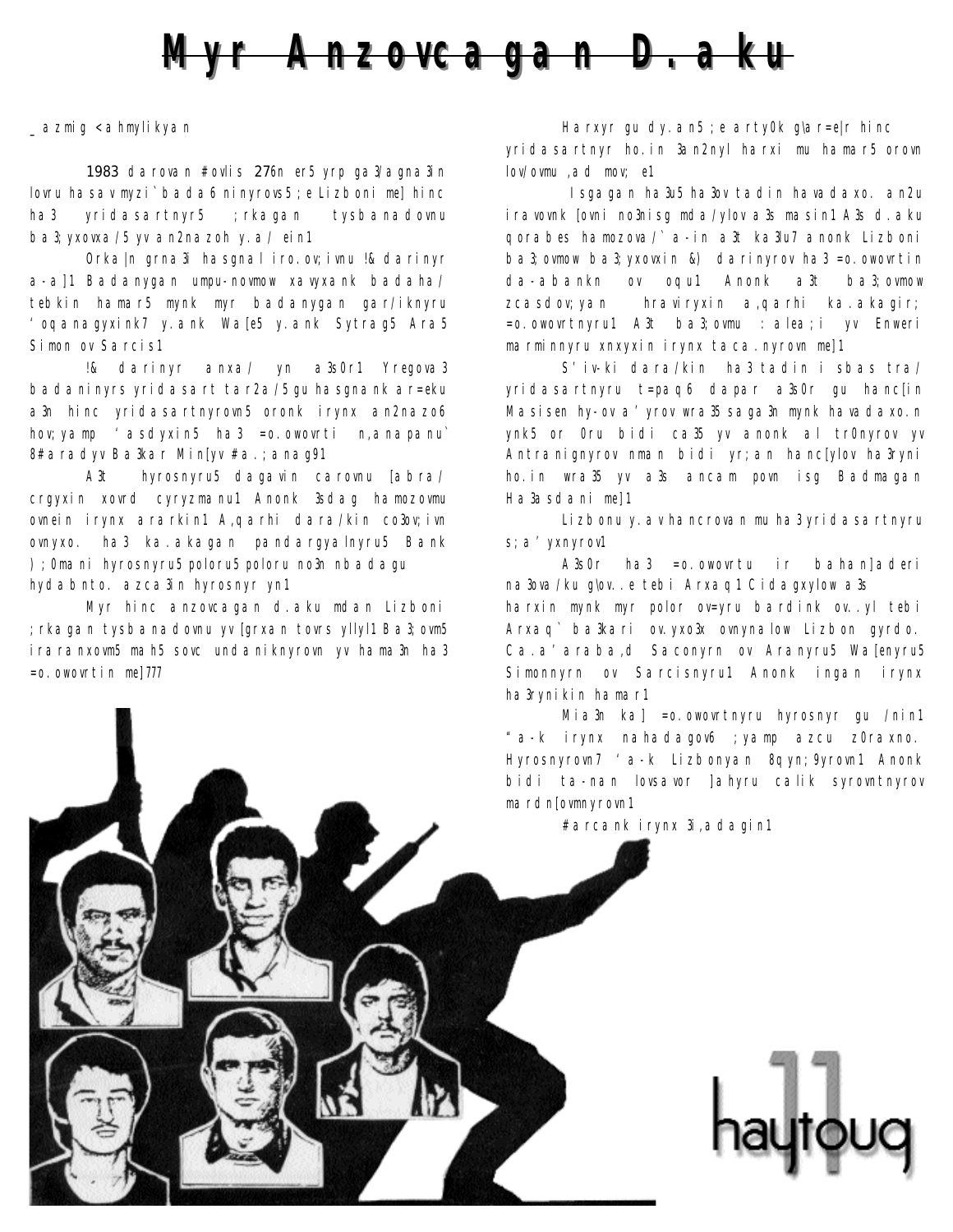#### *To be or not to be: the Armenian Spirit*

#### *Christopher Guldjian*

Imagine a thousand people in a single hall. In this room, you are the only human with an Armenian nationality. No one understands your culture, nor do they care whether you uphold your traditions or return to your own room someday. You want to leave the crowded hall but there is nowhere to turn. The norms of the majority determine your survival but not your national pride. At this point, what can you do to main tain your identity? Nothing right? Wrong, that is when you turn to your roots and create a spirit to combat assimilation and distinguish yourself from all the others in the room.

Now, here is the problemhow do you "create a spirit?" Detach yourself from the large group(s) in the hall and start to believe that a future as an Armenian is possible. Learn the reason why someone forced you into this lonely space with other people that ridicule your self-respect. Face reality: you are alone as a young Armenian and your nation's future is in your control. The system in the hall is set up for the benefit of the ruling group,



therefore your actions as an Armenian are pointless to the people that don't care whether you live or die.

be

This Is It: reject the system in the hall and embrace a mentality that has kept you (and past generations) Armenian. Look to your emotions and your character. Suddenly, you notice another lost person that resembles and acts like you. She is also an Armenian stuck in this hall with a thousand people. She, too, has created and maintained an Armenian spirit by recalling the people that sacrificed their lives for her existence today. She asks for protection against the majority's rules and standards. You turn to each other and communicate your feelings: you're not as uncomfortable as before in this dark room because it's easy to escape the majority's kingdom together. Both spirits growtogether.

Without any guidance you kept your nation in mind. Both of you remembered that you as a human belong in a place with people that practice your own culture. Now you have a chance to be the majority. What saved you? The Armenian Spirit. With nothing else to work with-the proud yet unclear Armenian spirits found their way home because they rejected the majority and found peace with their people in their own hall. You get to make the rules now and no one can ever ridicule you again. The future looks good because you don't need to convince anyone that you are right.

If one of those persons had given up the Armenian spirit, there would be no way home and no way to feel complete. Here is the truth: I am not sure what exactly the "spirit" is, but it works. It works in times of frustration and loneliness. It helps explain why we need to reject the majority and find that one person in the crowded hall. "Spirit" creates itself when you ask: why was there genocide? armed struggle? land rights? human rights? camps? organizations? struggle? youth's future? why do Armenians always notice other Armenians? why do we come together?

or

All of us carry a spirit that gives us reason to continue struggling against the majority and find our way home. One morning, you'll wake up and the thousand people in the hall will be gone-you have found your Armenian spirit … looking for another.

Onward With the Movement!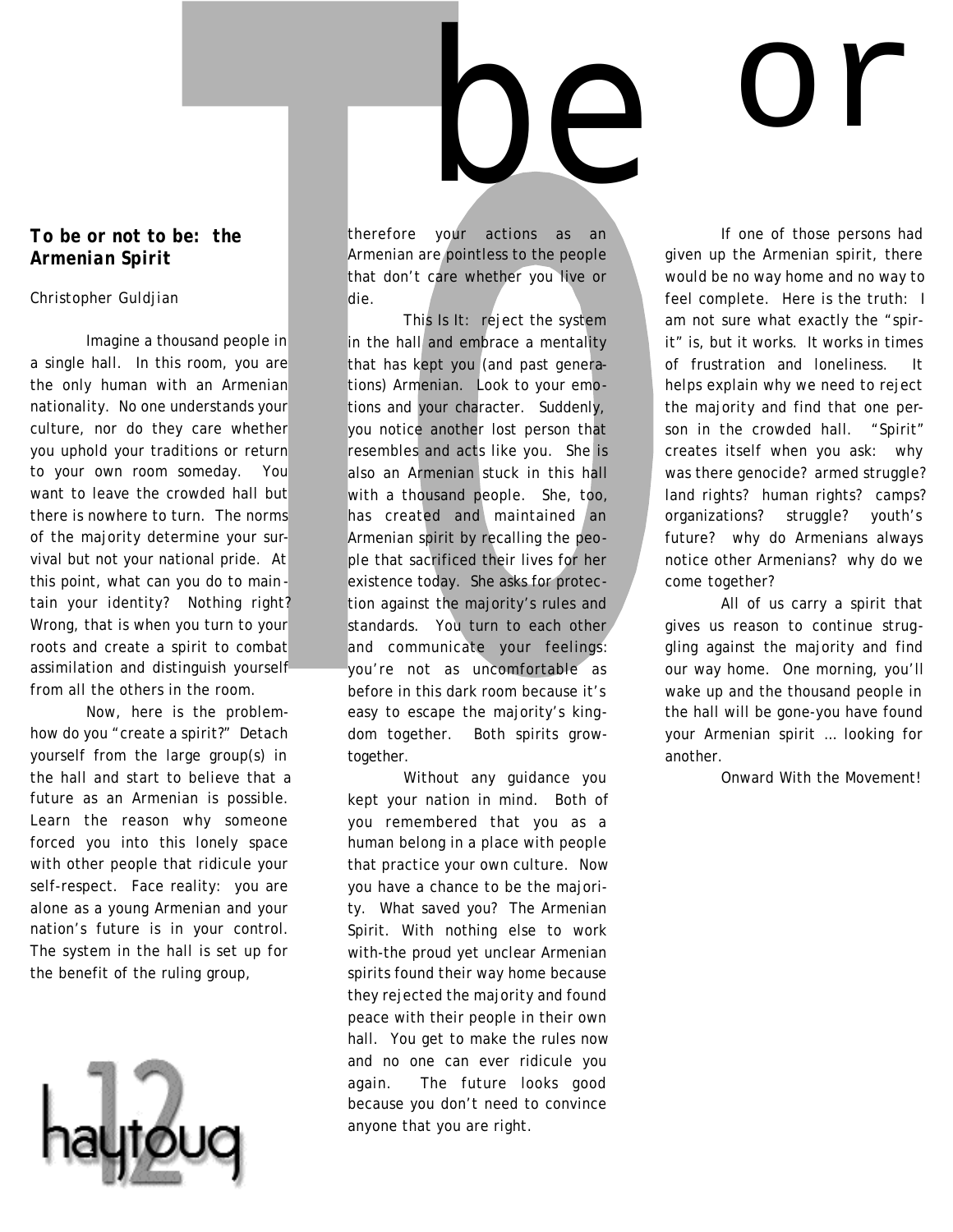

*To be or not to be: the essential explanation*

*Alex Sardar Staffwriter*

It is difficult to make a list of attributes or characteristics that make a person Armenian. Some would have people believe that being Armenian means to speak Armenian, to eat Armenian food, to dance Armenian, and to disassociate from anything non-Armenian. Truthfully, if these were the guidelines on how to be an Armenian, surely most Armenian-born people both in Armenia and the Diaspora could easily be considered non-Armenians. So, what is it that makes a person Armenian? If it is not a list of tangible traits, or a number of learned skills, then what makes a person Armenian?

Instinctually, in today's society, where individualism is a dominant way of conducting life, all people look for categories where they can create a small community for themselves, so as to belong to something. At the same time, the forces that bind humans-globally-together, are becoming stronger everyday, and so, instead of local categorization, more and more individuals find themselves in communities, where physical closeness is not necessarily a must. Advanced technology, such as the Internet and easier access through telecommunications, make it much simpler for a group of people to create 'virtual' communities. So, if this is the case, what then, makes a group of Armenians from Australia, Armenia, the United States, France

and Iran, create a small community on the Internet and understand each other and relate to each other extremely well, while they certainly do not have much in common in their everyday lives? Is it a common goal? Perhaps. Is it the common understanding of certain facts of history? Surely. But there must be more than that. It must be something perhaps untouchable or invisible.

Many scholars of identity speak about the creation of a person's self-understanding that is decided before a person is born, and that identity is passed down in blood. This is also known as the essence of a person or a group of people-the spirit of a nation. As Armenians, it is quite evident, that all of us possess that spirit in varying degrees, and because of this, Armenians are able to bind together, regardless of from where they are and for what reason they have met.

A great example of this spirit, is Camp AYF in California, where children, raised in different parts of the United States and at times the world, come together for a few days, and almost immediately there is a connection between them, that goes beyond the fact that they are children. Many of these children have one Armenian parent, some have grown up in total isolation from Armenian communities, and many don't speak Armenian, but when they gather at Camp Big Pines, they are fully aware of the spirit that binds them all together.

The complexities of this spirit make it a difficult idea to discuss, but suffice it to say that the spirit of the Armenians-that which gives us

the unique features as a nation, has survived centuries, and it will survive millennia beyond the present day. Each Armenian individual, possessed of that spirit, has a responsibility of allowing that spirit to move generation to generation. For the Diaspora Armenians, that means to become fully participating members of their respective societies and the global community, while at the same time remembering their Armenian spirit. This way not only does our Armenian spirit move forward, but others have the fortune of experiencing that which so uniquely Armenian.

Indeed, onward with the spirit!

## **Let us know what**  *you* **think via e-mail.**

**Haytoug2000@aol.com**

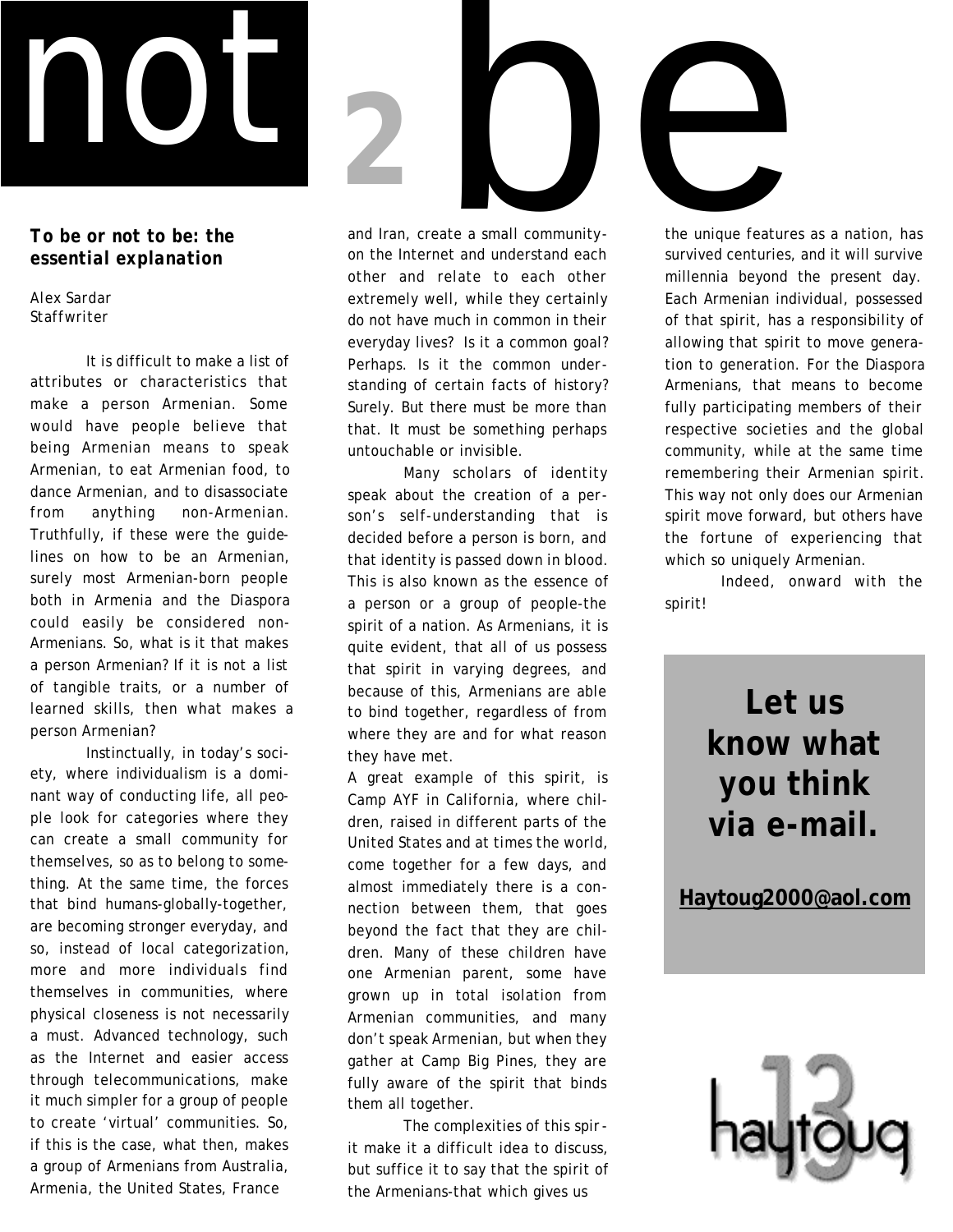# AYF CAMP

# Counselor Experiences

#### *Arpi Minassian*

An AYF camp counselor is more than just fun and games. It is responsibility, respect, honor, providing an educational atmosphere, believing that you can and will make a difference, in even the most minute of ways, in the lives of the children who are left in your care. This will be my third consecutive year as a counselor at the campground. I have to admit that my first year, I was a bit scared and intimidated. I got to the camp and when I saw all the children arrive, I realized that they would all be in my and my peers' care. It was right then that a sinking feeling came into my stomach. A fear rose in me because I was not sure I was the perfect person for the job. As it turns out, I was. During the week we were so busy with all the educationals, games, song nights, and activities the week just flew by. As Sunday rolled around and the campers, who during the week had many times complained about being homesick and missing their parents, were packing their belongings, we were all upset to be leaving each other. It was this exact feeling that made me want to come back year after year. It was the same feeling with which I would leave camp as a camper, when I was just a child. AYF Camp has left me with some of my most incredible and unforgettable memories, as a child, a counselor, a mentor, and a friend.



#### *Talar Aslanian*

My first experience as an AYF Camp counselor was during the summer of 1999. I was anxious and excited, waiting impatiently for the 2nd week of camp. However, an instant fear developed within me as soon as we arrived at the campsite. It suddenly struck me that this would not be a weekend at camp with my peers. Instead, it was a week with children and teenagers up to the age of sixteen whom we would be with and take care of. However, as soon as the campers began to arrive I was no longer nervous or afraid. The campers were full of energy and overjoyed at the thought of being at camp. Seeing this and spending time with the campers made me realize what an incredible week we would have. The days were full of games, singing, playing sports, and discussions. Furthermore, the nights were full of activities and getting to know each other. The atmosphere created camp was one full of fun and laughter. By the middle of the week, counselors and campers had developed special bonds with one another. The thought of going home did not cross our minds. Soon enough, as though with the blink of an eye, the week was over and we all had to go our separate ways. Campers and counselors cried at the thought of having to leave camp, as well as each other. It was obvious, though, that the same thoughts were crossing through everyone's minds: we'll all be at camp again next year. Until today, one year later, my friends and I talk and laugh about the extraordinary time we had at AYF Camp. I will never forget my first experience as an AYF Camp counselor. It is this experience that has placed within me the desire to become an AYF Camp counselor again.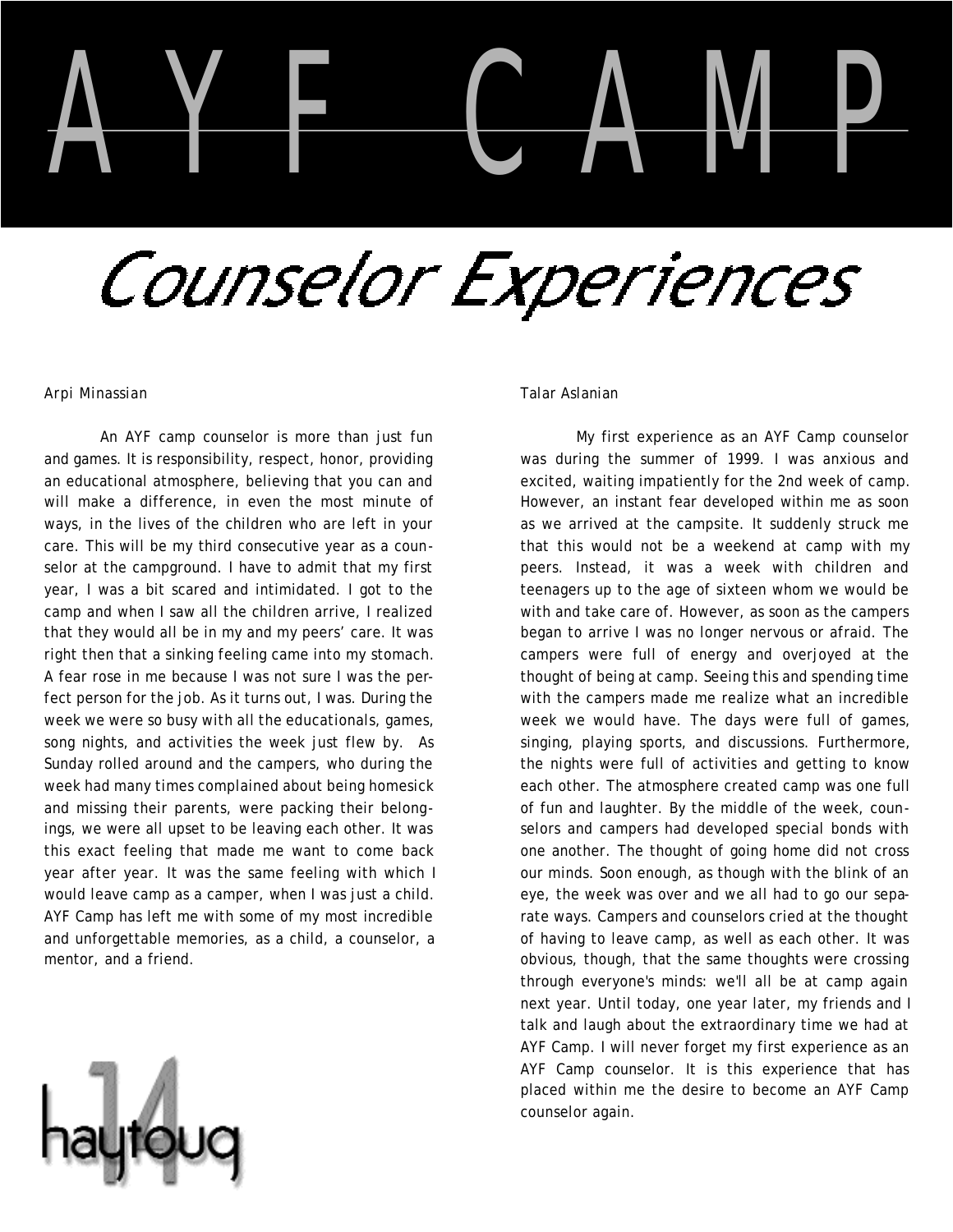*Compiled by Houryg Kizirian Staffwriter*

Stain Teaser Trivia Question Fun Facts

There are two doors: one leads to paradise and the other certain death. A pair of twins stand in front of the doors who know which is which. One twin is evil and always lies, and one twin is good and always tells the truth. You must go through one of the doors, but can ask only one of the twins one question before proceeding. How can you guarantee you go through the door to paradise and avoid certain death?

You have three bags of coins. Two of them contain coins weighing 1 oz. each and the third contains coins weighing 1.1 oz. each. Along with the bags of coins, you have a scale which gives you accuracy to the tenth digit. How would you figure out which bag contains the coins weighing 1.1 oz. if you are allowed to obtain only ONE reading?

You are in an enclosed room with three lights switches. Completely separate from you is a second room with three light bulbs, each connected to one of the switches in your room. You cannot see into the other room in any way and thus cannot look to see which switch controls which light bulb. If you are allowed only one round trip to and from the room with the bulbs, how can you tell which switch controls which light? (You must figure this out for all three connections in one trip!)

Three chickens and one duck sold for as much as two geese; one chicken, two ducks, and three geese were sold together for \$25.00. What was the price of each bird in an exact number of dollars?

Connect all the dots below using four straight lines without lifting you writing utensil.





បានរវ

*solutions on page16*